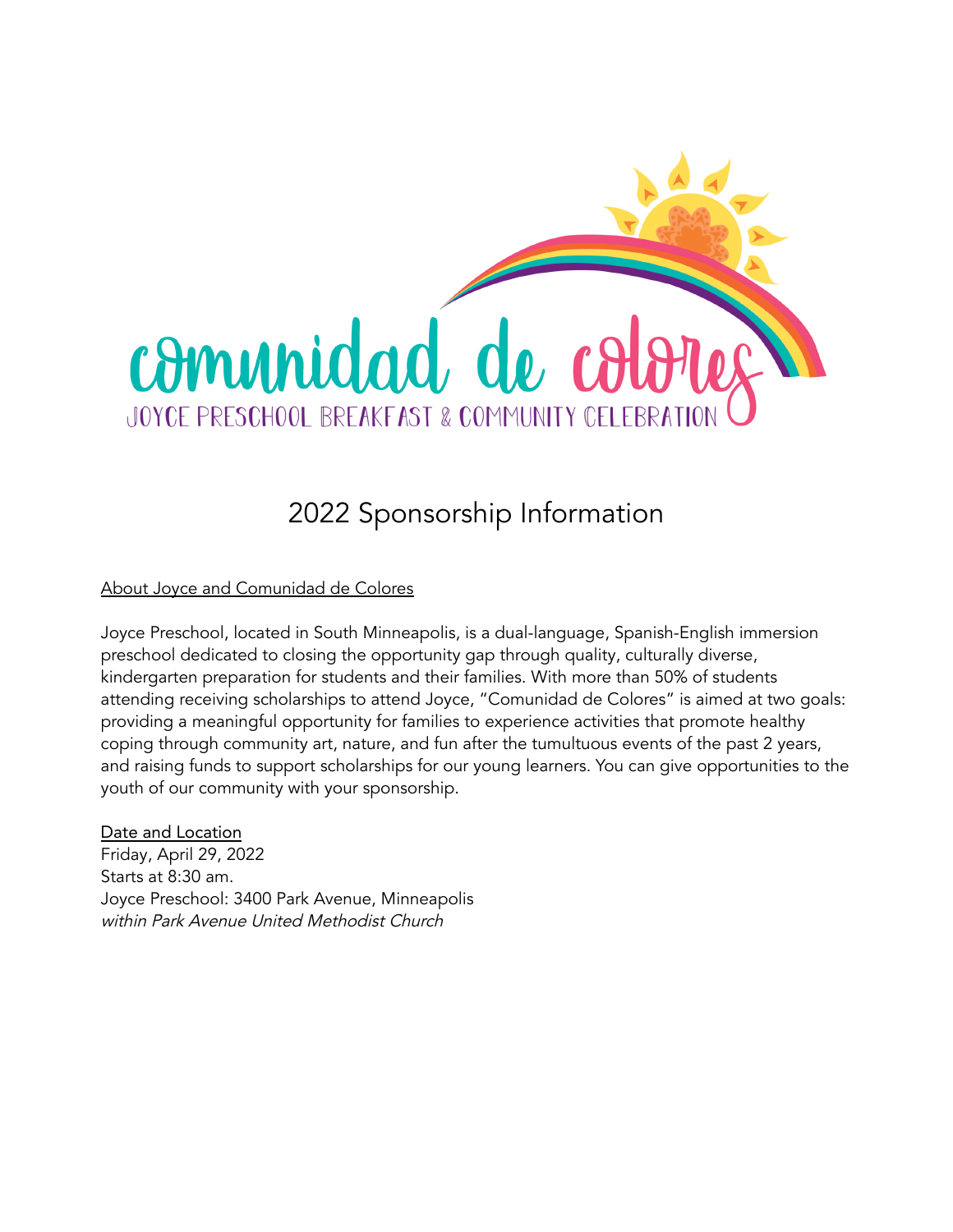## Comunidad de Colores | Joyce Preschool Breakfast & Community Celebration 2022 Sponsor Levels

| <b>Presenting Sponsor</b><br>Full Year Scholarship<br>\$2,500<br>only one sponsorship is<br>offered at this level | Lead billing of name/logo on all mentions of Comunidad de Colores<br>("presented by"), in event materials, including website, print and<br>electronic invitations, programs, and signage<br>Company Logo and link to your site on the event webpage<br>Brochure or marketing material distributed to attendees<br>Recognition in social media posts promoting event<br>Opportunity to have custom branding at one of four booth<br>Tickets to participate in event |
|-------------------------------------------------------------------------------------------------------------------|--------------------------------------------------------------------------------------------------------------------------------------------------------------------------------------------------------------------------------------------------------------------------------------------------------------------------------------------------------------------------------------------------------------------------------------------------------------------|
| <b>Community Sponsor</b><br>Partial Scholarship<br>\$1,000<br>(only 3 available)                                  | Company Logo and link to your site on the event webpage<br>Brochure or marketing material distributed to attendees<br>Opportunity to have custom branding at one of four booths<br>Recognition in social media posts promoting event<br>Tickets to participate in event                                                                                                                                                                                            |
| <b>Supporting Sponsor</b><br>Scholarship<br>\$500                                                                 | Brochure or marketing material distributed to attendees<br>Recognition in social media posts promoting event<br>Tickets to participate in event                                                                                                                                                                                                                                                                                                                    |
| Neighbor Sponsor(s)                                                                                               | Tickets to participate in event                                                                                                                                                                                                                                                                                                                                                                                                                                    |

Your sponsorship has many benefits:

- Opportunity to support Joyce Preschool, an organization celebrating 50 years of accessible and multicultural early learning;
- Evidence of your company's status as a philanthropic leader and educational opportunity supporter; and
- Visibility to audience of business and community leaders supporting one of the most highly respected multicultural early childhood education programs in Minnesota.

For more information about sponsorship benefits, contact: Shelby Blank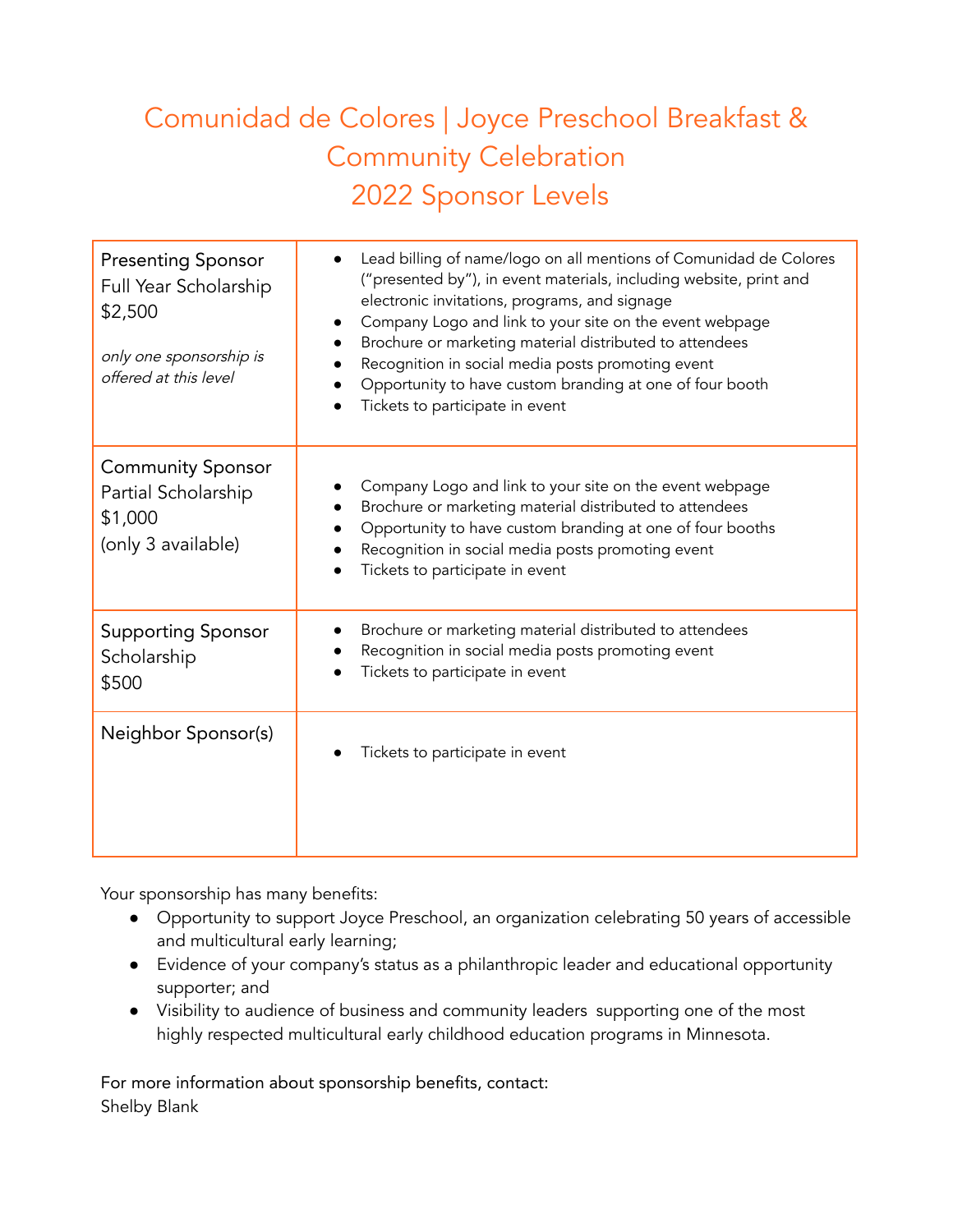shelby@joyceprescho[ol.o](mailto:andrea@joycepreschool.org)rg or (715).531.5332